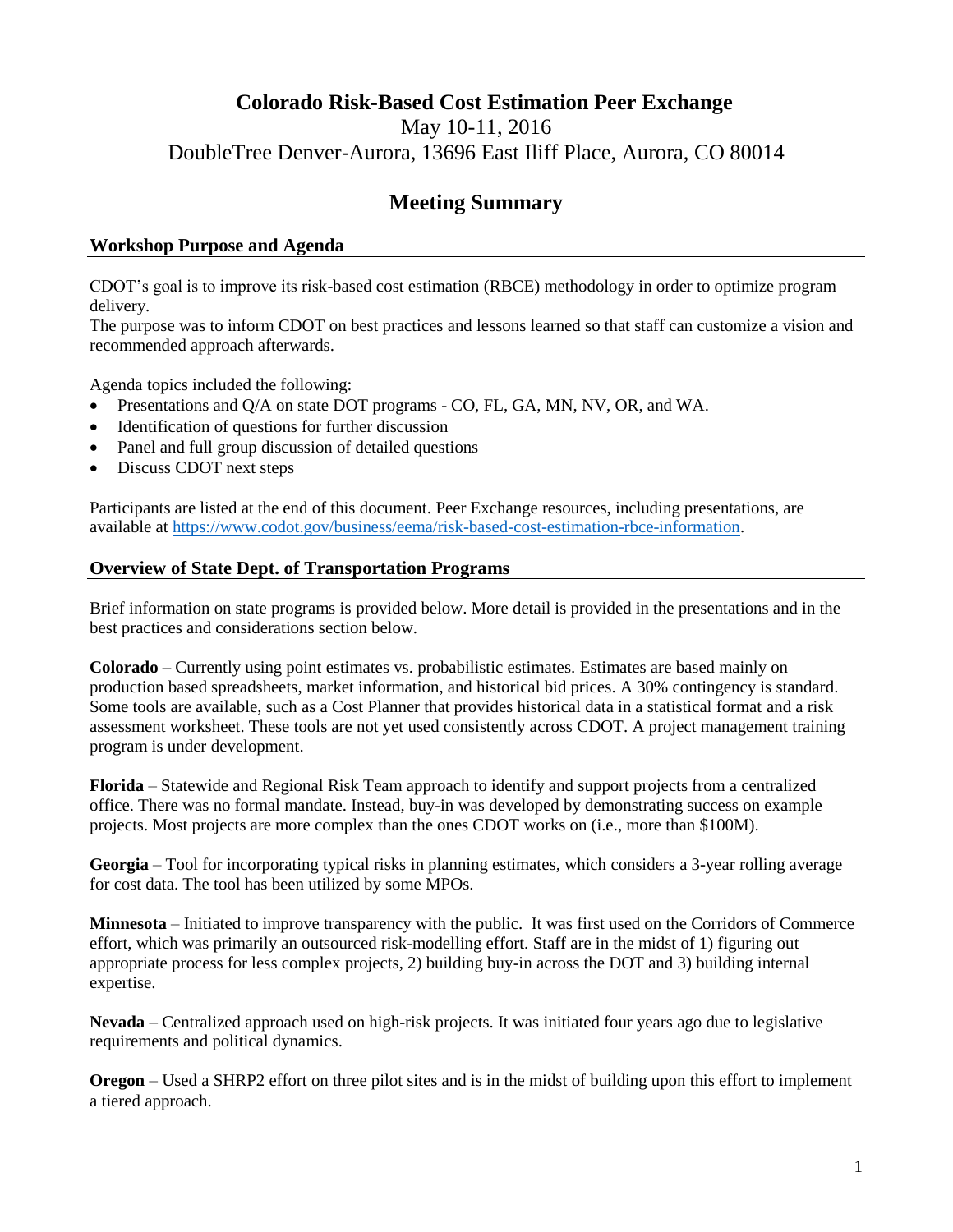**Washington** – Sophisticated approach with a core team of internal experts. It was mandated from Washington legislature 13 years ago due to significant public credibility challenges as a result of the breakdown of the Seattle tunnel.

### **Key Topics of Discussion**

The group discussion is organized according to subtopics below.

#### **RBCE as Part of Broader Risk Management Approach**

- RCBE is just the beginning of a broader risk management approach that involves identifying risks, transferring, mitigating or accepting, and monitoring them. It provides data for optimizing project objectives. The process is pointless if you identify risks and then don't do anything about those risks. It must be incorporated into broader Project Management efforts.
- People will not stop padding estimates unless you need to have tools in place to support them if the costs go up.
- It's important to have program awareness when it comes to figuring out how to deal with risks by looking at how projects function together.

#### **Making the Case to Executive Mgmt. for a RBCE Approach**

*Status of CDOT Executive Management Engagement:* Scott McDaniel and Josh Laipply supported exploring RBCE opportunities through this event. Specifically, they encouraged exploration through a Quality Improvement Council (QIC) Joint Process Review, which involves reviewing risks to the Federal Aid Highway Program and making recommendations on how to mitigate them. Findings from this Peer Exchange will be shared with the full Executive Management Team.

#### *Key Messages/ Approaches for Making a Compelling Case:*

- Describe other DOTs and other industry's success. Some potential resources for compelling information include: ASHTO Technical Committee which covers fundamentals, Project Management Institute, aacei.org, Bent Flyvbjerg's research on mega projects and risks, and the WSDOT's Gray Notebook. It's important to keep descriptions or rationale and pros/cons simple.
- Describe a compelling problem that needs to be solved or an opportunity. This may be involve spending some time gathering information on what Executive Management is particularly worried about.

#### *Potential messages:*

- o Build credibility with the Transportation Commission.
- o RBCE allows for real-time decisions. It is a tool to manage cost and schedules and it helps to build a risk reserve. Running risk models helps staff figure out how to make decisions on delivery. It is easier to respond to uncontrollable risks such as inflation when using ranges instead of point estimates.
- o There may be opportunities to manage risks at a programmatic level instead of a project-byproject level.
- o Need to increase the number of bidders by having more realistic scopes of work and budgets.

#### *States' triggers and/or messages:*

o WSDOT's change to a RBCE approach was mandated from the Washington legislature due to significant public credibility challenges as a result of the breakdown of the Seattle tunnel.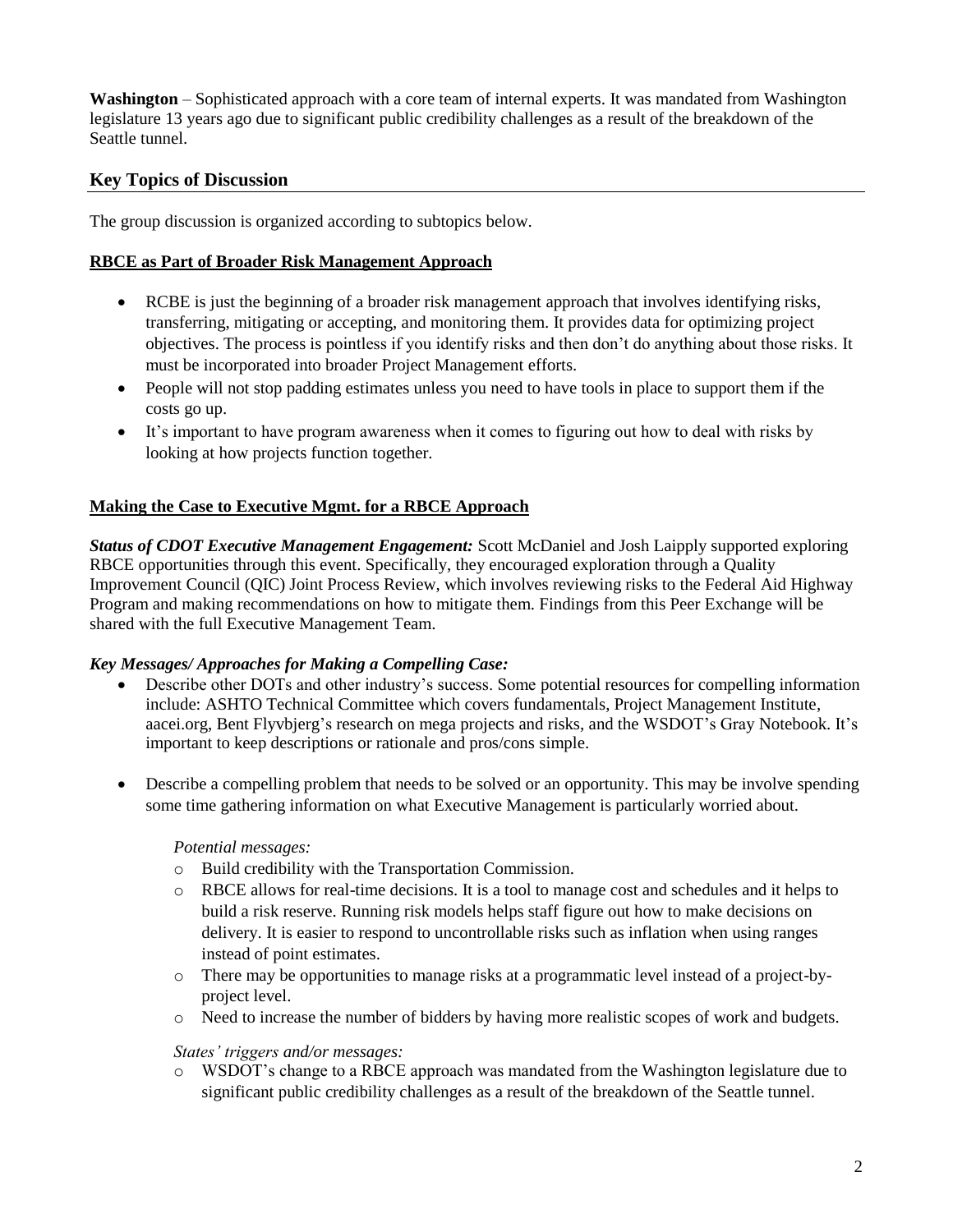- o During the economic downturn, FDOT was having major impacts on costs due to market conditions and RBCE was recommended in order to manage contingences and deliver more projects. Similarly, MnDOT uses RBCE to make their program more stable by understanding and or eliminating contingencies and GDOT management wanted contingencies down to 5- 10%.
- o NDOT made the case based on improving the ranges to determine project affordability.
- Demonstrate via pilot projects.
	- $\circ$  Be strategic in choosing pilot projects (e.g., find ways to make it competition across regions). It's critical to recognize and appreciate teams that take the lead.
	- $\circ$  WSDOT's first big project was the Alaska viaduct, which was \$750+ and involved significant consultant support. They did a few other big projects to practice and refine the approach before using it more broadly.
	- o GDOT had consultants do 500 projects to test it.
	- o MN used it for a few Major Projects.
	- o FDOT started with a few projects; it was not a fast implementation. It would have been helpful to have a pilot in each District.

#### *How to Demonstrate Effectiveness of RBCE Approaches:*

The panel described tracking as a challenge. You can't just do a before and after comparison because projects change. Some approaches include:

- WSDOT was able to demonstrate improved transparency and credibility since the Gas Tax was approved.
- WSDOT tracks change orders (see presentation).
- WSDOT tracks how the risk profile is changing to demonstrate that risks are being mitigated.
- FDOT uses a range of performances to demonstrate efficacy such as adopted vs. low bid and official estimate vs. low bid (see presentation).
- Compare outcomes of projects with risk assessments and those without.

### **Implementation**

### *Champions and Implementation Roll Out:*

- It's helpful to have a cross-section of people from various departments to champion the use of RCBE, and to keep the group small. CDOT needs champions from all regions. It may be helpful to focus on younger engineers who may be more open to new, innovative approaches.
- Identify people who are innovators, who would be interested in working with RBCE and then you can have in-house trained staff to develop practices and train other staff.
- WSDOT recommends developing a program while developing a risk awareness culture. It is best if there is a champion at the Assistant Secretary or Director level to set the vision/ mandate.
- For NDOT, the Deputy Director championed it, though project managers took the lead in developing the program, and staff got onboard quickly. It was not a hard sell.
- FDOT began by forming a diverse Statewide Risk Management Team to deal with risks (see presentation for specifics) who sold the idea to leadership. They sold the approach more broadly by demonstrating success with pilot projects. FDOT's advice was not to go too fast.

### *Building a Culture that Considers Risk*

 Spend a few minutes discussing risk at all regular meetings. What are you worried about and how can I help with these risks? For project update meetings have a short update and then focus on problems and recommended solutions.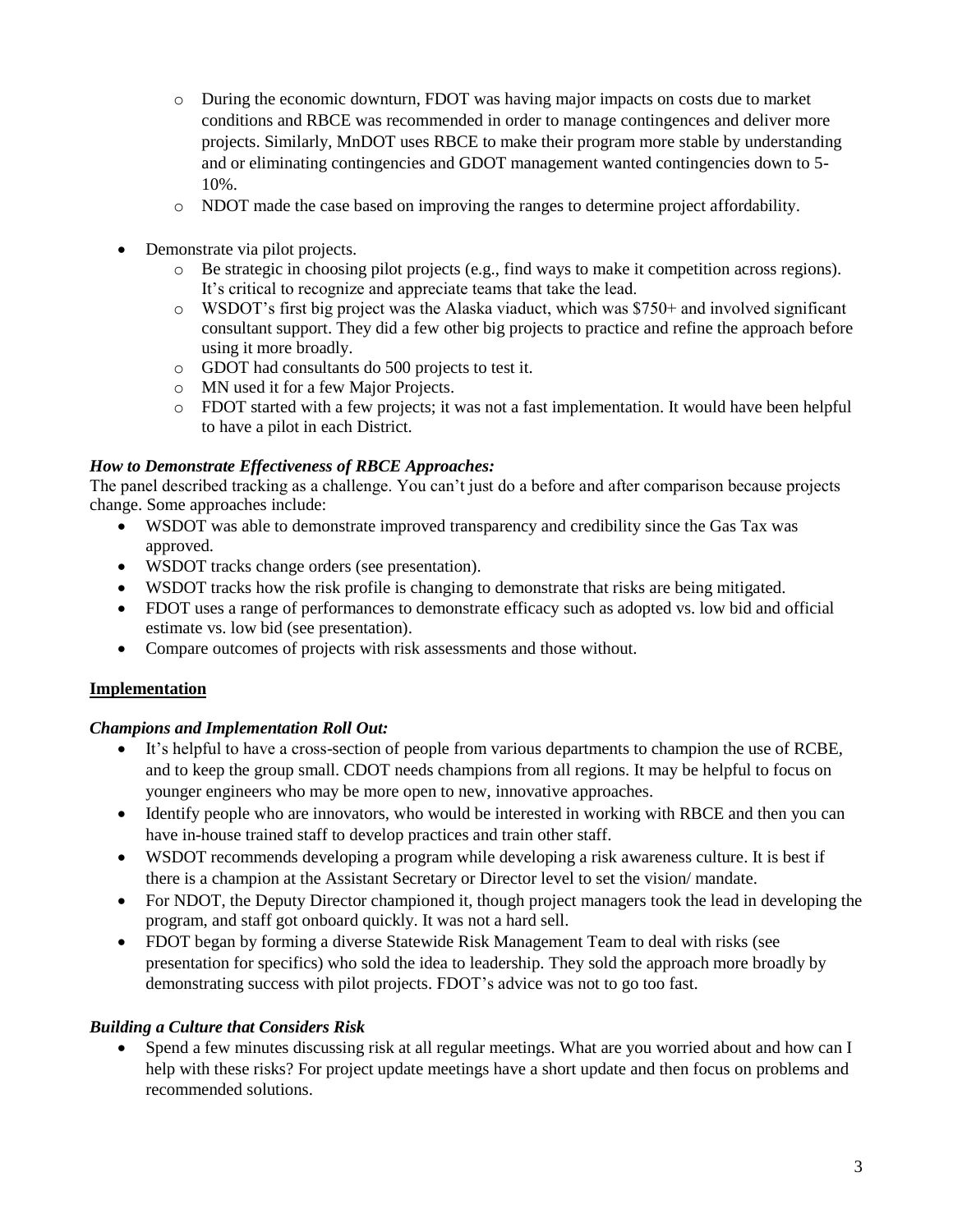You can't change culture without changing behavior. Everyone has to be doing little things, like discussing risk for a few minutes in each conversation.

### *Training*

- FDOT initially provided quarterly training to Directors, design engineers and project managers. Now it has a training expo on the entire risk management process once a year, training on its modelling tool 4x a year, a recorded webinar, and staff taps into other trainings when possible.
- WSDOT had a probability and risk assessment design "academy" five years ago and a cost estimation class was offered at least 20 times over the course of 3 years. Training has decreased in recent years due to funding resources, despite its importance.
- GDOT does training every two years. David's goal is to have two subject matter experts in the office to provide support.
- MnDOT did PMI training, but believes some courses aren't very useful. Staff are in the midst of refining their training approach. They are currently obtaining information on what staff are looking for and trying to provide shorter, tailored brownbags and webinars, as opposed to a general overview.
- ODOT developed a statewide PMI-based Project Management training program for fundamentals. They are going to have training on SHRP2 tool.
- FHWA/ NHI is developing a RBCE training which should be available in two years. It may be webbased.
- It's a challenge to use these kinds of tools if you're not using them regularly. It's important to get staff in the habit of using simple techniques routinely in order to reinforcing training.

# **RBCE Approach**

### *Impact on Setting Budgets and Schedules:*

- Make sure your base cost/base estimates are solid before risks are incorporated. A probabilistic, riskbased cost estimate doesn't improve a poor initial estimate.
- Most states use RBCE before obtaining approval for a budget. Their budgets are set after scoping instead of after planning estimates (e.g., MnDOT, NDOT, and WSDOT). Waiting to add projects to the STIP until after scoping helps build credibility with the public because budgets are less likely to change significantly since scoping considers environmental process, etc. MnDOT scopes 5 years out and design can be a year or two years after scoping.
- At CDOT, the Transportation Commission sets project budgets based on planning estimates and they are STIP'd at that time. Asset Management identifies large capital improvement projects for 4-5 years and regions identify projects. If projects go 15% over the planning budget, PM's have to request additional funding from the Transportation Commission. CDOT is beginning to go back to a pool process in which Regions can better manage costs among a pool of projects.
- Schedules are incorporated into RBCE approaches. The schedule influences costs. They have to be considered together because as a schedule is pushed out, costs go up.
- WSDOT's cost estimating group only advises and never takes over the estimate, which is very different from CDOT's process in which there is a handoff to the PS&E group at 90% to refine the final budget for ad. MnDOT's cost estimating group takes the budget at 90-95%.
- Incorporating inflation: Some states include expected inflation in their estimating tools (e.g., GDOT, FDOT) and others are considering doing this (e.g., MnDOT). WSDOT took inflation out of the stakeholder workshops because it was causing unnecessary challenges. Also, legislature obtained amnesty for their projects. In general, do the best estimation you can, but review again when it's only a year until the project.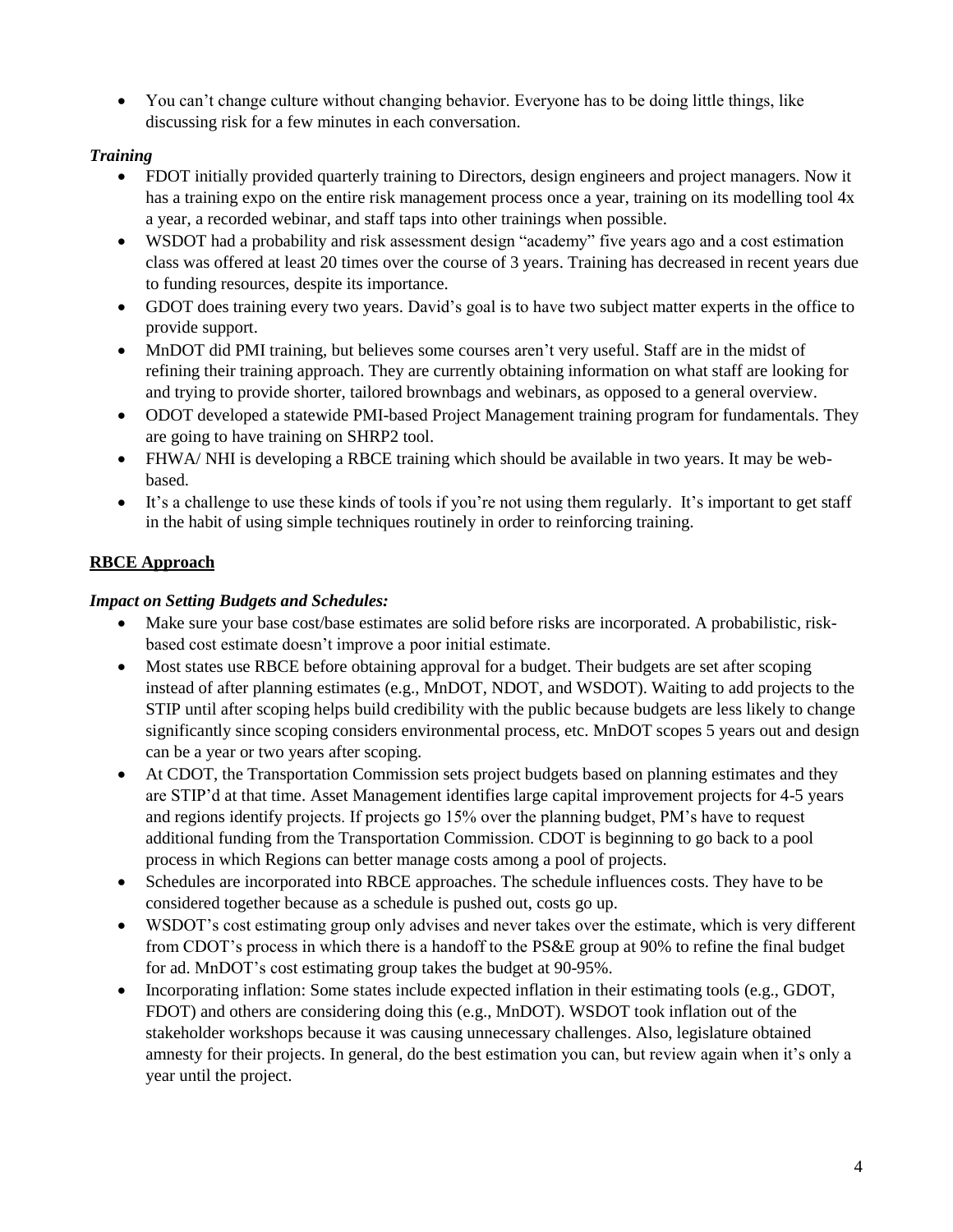# *Scalability:*

- RBCE may not be necessary for simple jobs; whether or not there are concerns about a project is more important than the project size. Ensure you are thoughtful about how it will work based on the scale of the project.
- CADOT has a resource called "A Scalable Project" that may be a helpful.
- WSDOT had adjusted its tool to work for any project size with detail ranging based on project complexity. Staff decide if/how to use it on a project-by-project basis. In general, they always use RBCE on projects greater than \$10M, make a project-by-project decision on projects from \$3-10M based on complexity, and do an informal process for projects under \$3M (e.g., talk about it and run an Excel analysis that focuses only on significant risks). Projects with more than a 15% contingency must go through a RBCE process. All projects are required to have a risk management plan and it's up to each Program Manager to decide how to ensure risks are being eliminated or mitigated. David requires that all of his projects complete risk registers.
- MnDOT is interested in using RCBE program-wide, but wants to make sure scalability ensure the process still works. Currently high risk projects above \$10M require a Monte Carlo assessment and projects above \$25M require a formal risk workshop.
- NDOT only uses RCBE on difficult projects.
- ODOT has a tiered system which categorizes projects and determines what level of detail is appropriate.
- FDOT does not do a risk assessment unless there is at least a 15% contingency.

### *Specific Tools:*

 Risk register templates are available on the WSDOT website. It's important to have a unified risk register, and it shouldn't have too much information.

### *Consultants and Internal Expertise:*

- It's important to avoid only hiring outside help. It's much better to have internal staff to develop policy, create trainings and serve as an ongoing resource.
- WSDOT management decided that they couldn't afford consultants for small projects and provided resources for Ovidiu's team. There are now 3-5 people working on RBCE. Consultants are still used on some big projects, mostly for independent review.
- WSDOT and MnDOT do design and risk assessment internally and don't utilize consultants until after scoping.
- NDOT does both internally and with consultants.
- GDOT is primarily done internally.

### *Approaches for Sharing Project Risks:*

- WSDOT publishes all risk workshop reports, a list of potential risks has been codified, and there is a quarterly report with summary risk information included (does not include information for individual projects). They've considered developing a database, but have been unable to proceed due to limited resources.
- It's critical to document discussions throughout the project.

# *Stakeholder Workshops*

- The purpose of workshops is to identify problems in estimation, and to identify and quantify risks.
- Stakeholder workshops will change depending on the complexity of the project you may only need 1-3 people in a workshop for a small project, whereas for a big project you might have 20. FDOT generally has more participants at workshops than WSDOT.
- It's important to talk to technical groups well in advance of workshop in order to make the workshop more efficient.
- Begin the workshop with a brief training on the RBCE process and roles.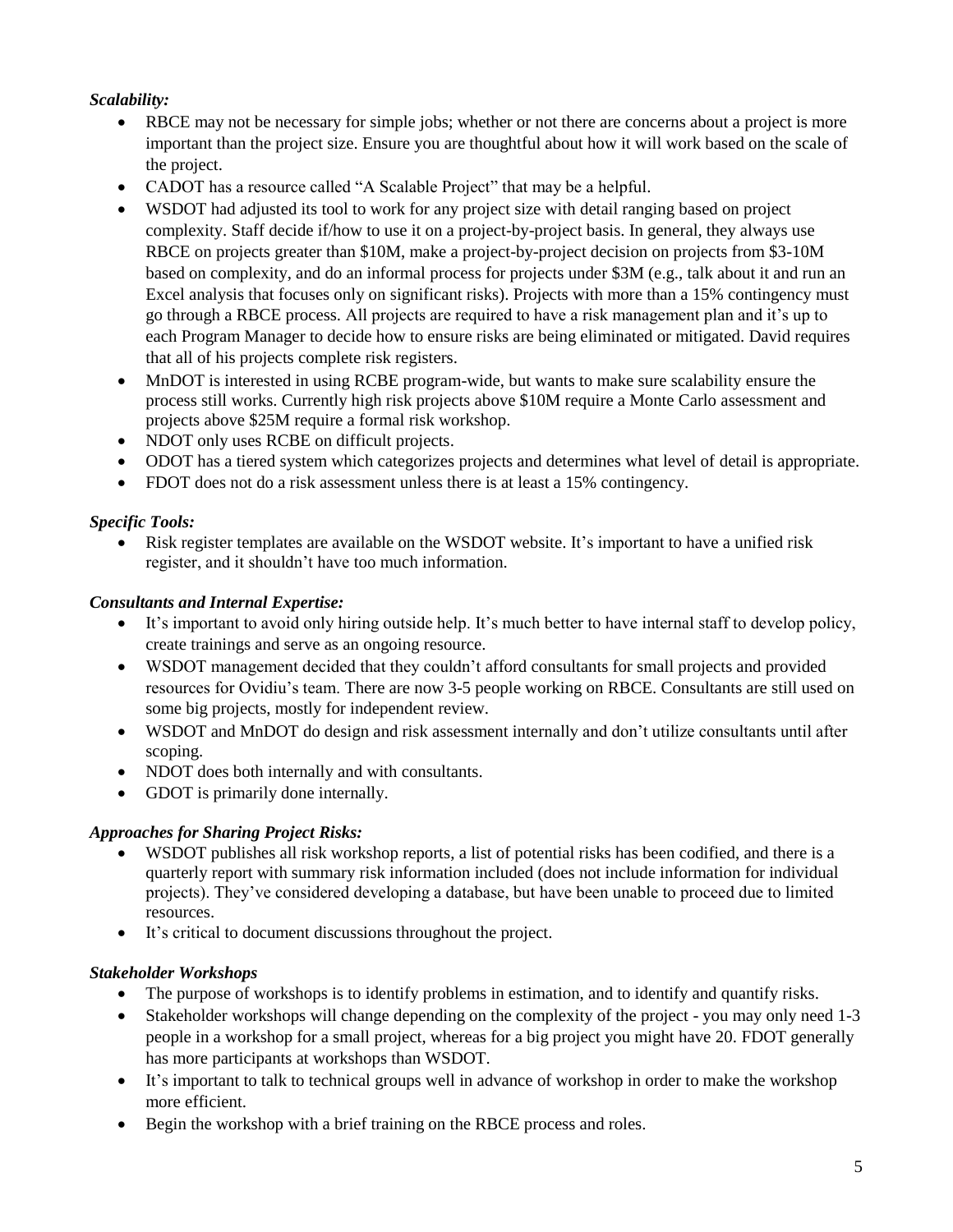- Spend time explaining the base cost. The budget should already set by an estimator before the workshop.
- Having a facilitator is important and it should not be the Project Manager since they have so much technical expertise to share. At FDOT, there are some people in the Districts who can lead workshops but they often hire outside help to do the facilitations. Anyone who has a stake in the project comes to the workshop or at least the part of the discussion that relates to them. WSDOT generally uses an inhouse team though it needs to be different than the person who did the initial estimation (e.g., HQ staff travel for workshops). It hires consultants for higher profile projects.

# **Panel Advice**

- Clarify the problem you are trying to solve and adapt your tools to match your specific problems. Don't do it because it's the new thing. Ensure it is being used to address specific reasons and problems.
- Ensure you are looking at holistically as an overall risk management approach RBCE does not work unless it's part of a broader approach. If you identify risks and don't mitigate them you are worse off.
- Focus on culture change. It takes a long time keep pushing it.
- Identify champions at all levels. It's important to have a high-level champion and also advocates in the places where people are actually doing the work.
- KISS Keep it Short and Simple.

# **CDOT Potential Next Steps**

A core group comprised of John Eddy, Ben Acimovic, Ryan Sorensen, David Kosmiski and Shaun Yu (and ideally a PMO representative) will digest information from this peer exchange and develop a road map for next steps. The group discussed the importance of not trying to change too much too fast, and taking small steps immediately (i.e., not waiting to roll out a suite of tools in 2 years).

All participants were encouraged to help build a risk identification and mitigation culture by beginning to talk about risks. Updates will be shared with the group, and in the meantime they are encouraged to send any additional feedback to John Eddy.

Some potential next steps include:

- Clarify vision for risk management overall.
- Develop/ clarify messaging in writing so there is common language. Develop a purpose and need statement that defines the challenges and problems that CDOT is looking to mitigate and summarize why RBCE will help in a concise and compelling way that includes measurable outcomes. There needs to be a compelling reason for leadership to want to implement these practices. One way to think about it is – what are particularly dangerous risks out there and how can we use these techniques to manage them?
- Ensure base estimating process is solid and clarify if it should include identifying risks.
- Evaluate current efforts and tools via small group input meetings that focus on what is working well, what are areas for improvement and what are the big issues that are causing people problems.
- Provide training through a project-specific approach so people can integrate skills on a real project right away. In some current training everything works perfectly at the workshop, which is not realistic in the field.
- Implement an ADKAR based change management plan for how to move forward that includes consistent and clear communication and identifying champions willing to undertake the process with clear reinforcement and rewards for their efforts.